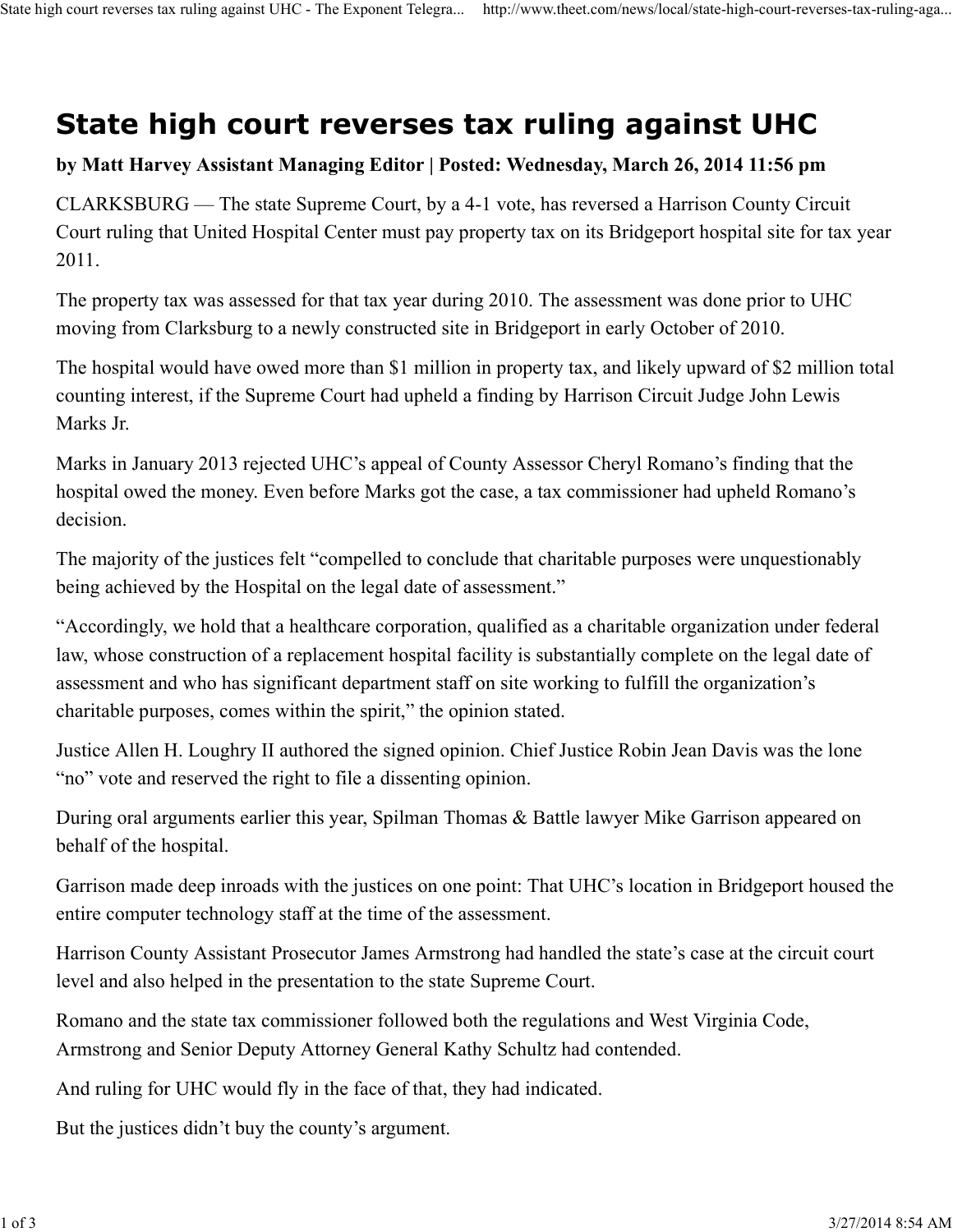"Upon analysis, we are simply not persuaded by respondents' contention that on-site physical provision of charitable healthcare is the only means by which the Hospital can demonstrate the requisite 'actual use' of the Bridgeport property for charitable purposes," Loughry wrote.

"While the respondents wish to view the Hospital's entitlement to an ad valorem tax exemption solely under the regulations that pertain to hospitals, (Section 19) of the subject regulation makes clear that the use of the property 'must be for one or more exempt purposes,'" Loughry wrote.

"In short, if the Hospital qualifies under the more general purpose of simply using its property for charitable purposes and not being held or leased out for profit, that is sufficient," Loughry wrote.

Doug Coffman, vice president of finance and chief financial officer for UHC, said the hospital was "very pleased with the ruling."

"Our attorneys from Spilman Thomas & Battle did a good job presenting our position, and we think it was the right decision," Coffman said.

The hospital had kept about \$2 million in escrow pending the decision. That money now will go back into UHC's operations, Coffman said.

"I think it's worth noting that the hospital did pay over a million dollars in property taxes during the construction of the new building" during tax years 2009 and 2010, Coffman said.

"I think the assessor did a good job doing her job, and on this point, we just agreed to disagree and had to go this route," Coffman said.

Romano said the decision will have an impact on other county taxpayers.

"Any time values go off the books, the levy rates stay higher, and all residential (taxpayers) and small businesses have to pay the difference," she said. "That's a lot of money that went off the books in Bridgeport. And the school board loses, and the county commission."

Garrison and an officer for the hospital initially came to Romano about the matter, asking for her to grant the tax exemption, the assessor said.

"I told them all property's assumed to be taxable," she said. "I have to go by the rules and regulations. I show them the rules and regulations saying that a hospital under construction is not tax-exempt until in full use as a charitable hospital. It's just right there in black and white.

"They said, 'Oh, boy.' I said, 'I'm going to have to tell you I'm going to have to tax this," Romano said. "I worked hard on this for a long time. They said they wanted a ruling, so I got a ruling. Once I got the ruling, as far as I'm concerned, I'm out of it, I did my job. I taxed it because the rules and regulations said I had to tax it."

Romano to this day insists that she acted correctly, and that first a state tax commissioner, and later Marks, ruled correctly.

"Because they're the Supreme Court, they can overturn it," she said. "I just don't understand it."